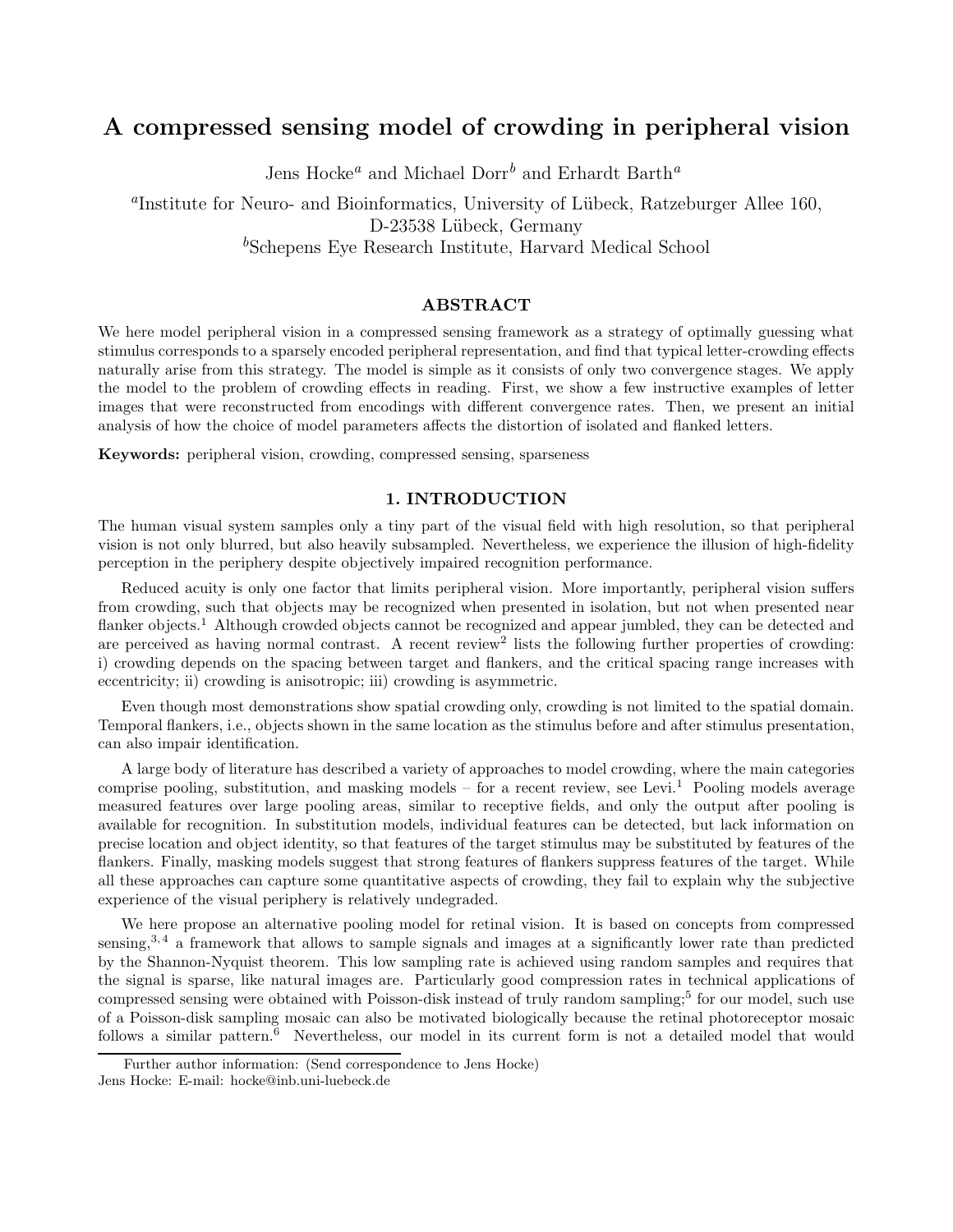account for all physiological data, but simplifies retinal processing to the following stages: (i) first convergence and sampling stage: lateral connections in the retina provide local integration (modeled as Gaussian blur plus Poisson-disc sampling) with a degree of blur and sampling that both depend on eccentricity; this creates a blurred and sub-sampled image; (ii) second convergence and sampling stage: retinal output is obtained by compressed sensing, i.e., a random sampling of the blurred image with a convergence rate (ratio of input and output neurons) that, again, depends on eccentricity.

The first convergence stage models the well-known fact that image blur is highly eccentricity-dependent, and varies up to 1000-fold in the human retina.<sup>7,8</sup> In the fovea the blur is small because of the tight packing of photoreceptors (dense sampling) and the low level of neural integration (one cone signal is processed by up to several ganglion cells); the periphery, however, shows low cone density and high neural integration and  $convergence<sub>6</sub><sup>8</sup>$  and therefore a larger blur combined with sparser sampling.

In the second convergence stage, the input neurons are randomly connected to output neurons. There are far fewer output neurons than input neurons, so each output neuron receives input from several input neurons and input neurons may project to multiple output neurons. The randomized collection of information by the output neurons corresponds to what the sensing matrix does in compressed sensing (see below) and allows to transmit a signal with reduced bandwidth. In the visual system, this is useful because images need to be transmitted from the retina to visual cortex through the optic nerve, which acts as a bandwidth-limited bottleneck.

In technical systems, signals must be decoded after transmission. Compressed sensing uses the sparseness of natural signals to reconstruct the original image; mathematically, the reconstruction is equivalent to the solution of an underdetermined system of equations. The brain, on the other hand, does not need to reconstruct the original image. However, to obtain an intuitive measure of how much information was encoded by the relatively few output neurons (in other words, how much information was lost during transmission), we can use standard compressed sensing tools to visualize the reconstructed image.

This model can be considered a pooling model since the incoming features are combined (pooled). However, in contrast to alternative pooling models, the features are combined randomly; the similarities of features, such as similar orientation, $9$  are not taken into account.

Our model is also related to the work by Coulter et al.,<sup>10</sup> who proposed an adaptive version of compressed sensing as a model of visual processing in the primary visual cortex (V1). This was motivated by sparse coding models that learn the response properties of simple cells in V1. Instead of one-to-one connections, simple cells are randomly connected to the input neurons and therefore adaptive compressed sensing allows for a more realistic model of V1 connectivity. These authors could experimentally show that the same response properties as in standard sparse coding can be learned with a random compressed-sensing network. Furthermore, they proposed that such a model of random sampling could be used between cortical areas to avoid the need of a one-to-one connectivity.

The compressed-sensing model presented here is a model of the retina instead of V1 and, accordingly, adds a blurring and subsampling stage to the adaptive compressed sensing model. The blur and the subsampling are motivated by the properties of the foveal and peripheral retina. In contrast to Coulter et al., however, we did not specifically learn a sparse basis for natural images. Instead, we used the Dual Tree Complex Wavelet Transform (DT-CWT) for practical reasons: by using the computationally efficient DT-CWT, it was possible to run simulations faster and on larger image patches.

# 2. MATHEMATICAL MODEL

To understand our model of early vision we need to have a basic understanding of compressed sensing  $(CS)^{3,4}$ It is a sampling scheme that allows images to be sampled at a significantly lower rate than predicted by the Shannon-Nyquist theorem. To achieve this low sampling rate, the measurements are acquired by correlating a signal **x** with the sensing waveforms  $\theta_k$ :

$$
y_k = \langle \mathbf{x}, \theta_k \rangle, \ k = 1, 2, \dots, m. \tag{1}
$$

The entries of the sensing waveforms  $\theta_k$ , used for CS, are usually generated with a certain degree of randomness3, 11 to ensure global measurements of the signal and maximum difference between the sensing waveforms.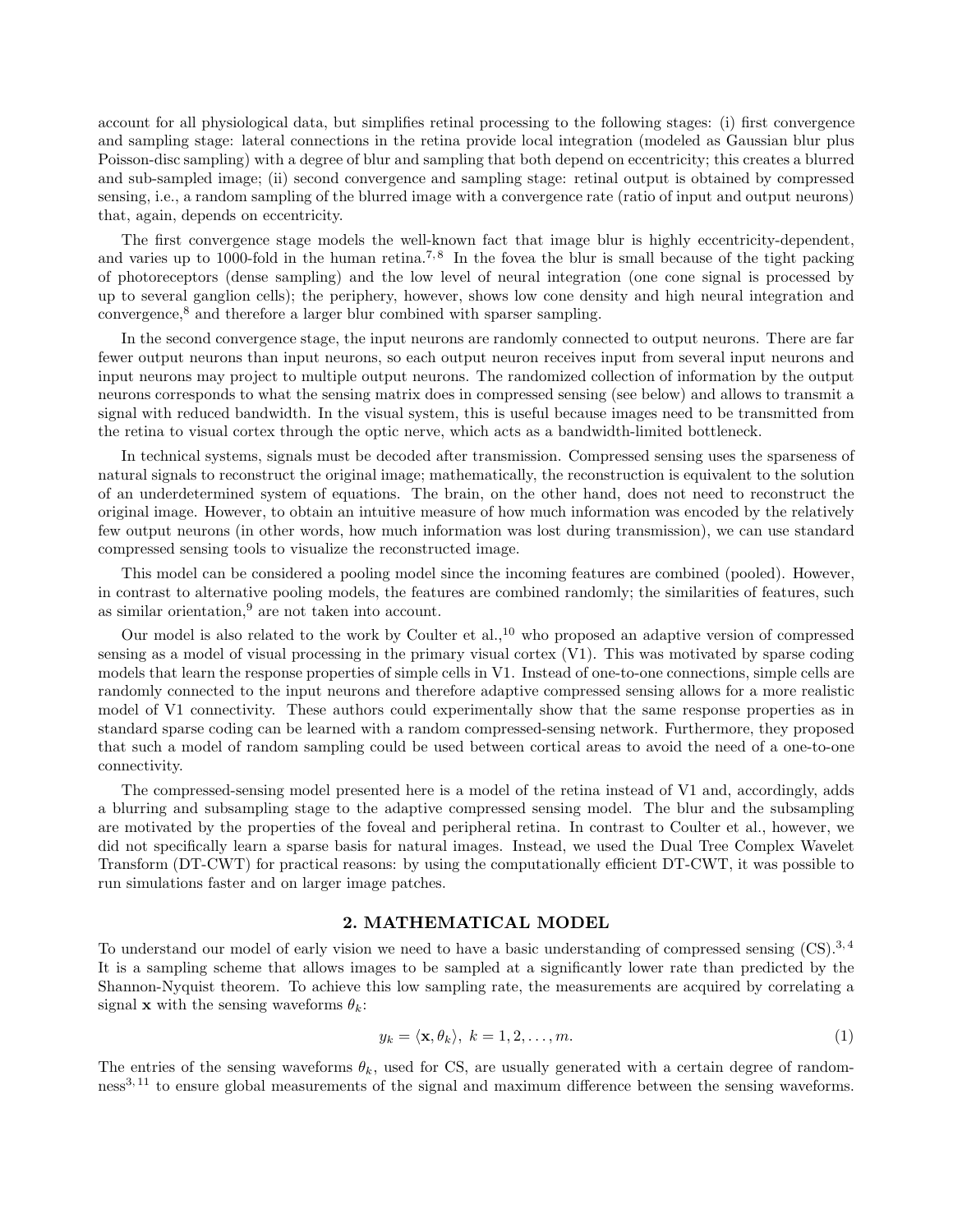The sampling with several sensing waveforms can be expressed by a measurement matrix  $\Theta$  with m sensing waveforms  $\theta_k$  as rows:

$$
y = \Theta x. \tag{2}
$$

If x is then represented using a sparse basis  $\Psi$  we obtain

$$
y = \Theta \Psi a,\tag{3}
$$

and one can find a good solution for the system of equations defined by Equation 3 although the system is underdetermined (the dimension of y is lower than that of  $x$ ). Given signals that are s-sparse, i.e. a has s non-zero elements, in the basis  $\Psi$ , one can use the sparseness constraint

$$
\arg\min_{\mathbf{a}} ||\mathbf{y} - \Theta \Psi \mathbf{a}||^2 \text{ s.t. } ||\mathbf{a}||_0 < s \tag{4}
$$

that defines an optimization problem, which can be approximately solved by using the method of compressive sampling matching pursuit  $(CoSaMP).<sup>12</sup>$ 

In our model we start with an image x that corresponds to the image sampled by the receptors. In the first convergence stage (see above) the image is blurred and sub-sampled. The blur is Gaussian and is followed by a Poisson-disk sampling. The blur can be described by the convolution matrix C and the resulting image is denoted  $\mathbf{x}_{\text{blur}}$ . This blurred image is re-sampled to yield  $\mathbf{x}_{\text{sampled}}$ :

$$
\mathbf{x}_{sampled} = \Phi \mathbf{x}_{blur},\tag{5}
$$

where  $\Phi \in \mathbb{R}^{n \times m}$  is a sampling matrix that subsamples  $\mathbf{x}_{\text{blur}}$   $(n < m)$ . The Poisson-disk distribution is generated using the algorithm of Bridson<sup>13</sup> and the resulting sampling patterns are illustrated in Figure 1. The convergence rate defined by blurring and sub-sampling is considered to increase smoothly from the fovea to the periphery. For the purpose of this paper, however, we simplified this aspect and considered only block-wise constant convergence rates, i.e. the convergence rates have been varied to simulate foveal and peripheral vision but the images have been sampled uniformly across the test letters that we considered.

The samples defined by Equation 5 are then considered to be inputs to a network of neurons such that the output neurons are randomly connected to the input neurons with random weights. The activation of the output neurons can then be computed using the connection matrix Θ:

$$
\mathbf{x}_{\text{output}} = \Theta \mathbf{x}_{\text{sampled}}.\tag{6}
$$

Every row in the connection matrix represents an output neuron. For every input neuron that is connected to an output neuron there is a non-zero entry in the corresponding column. The values in the matrix represent the weights of the connections.

Convergence is modeled by allowing for fewer output neurons than input neurons. The convergence rate (ratio of input and output neurons) varies with eccentricity. As for the first convergence stage, we used different



Figure 1. A foveal (left) and a peripheral (right) distribution of the sampling scheme used in the first stage. The Poisson disk radius is 1 pixel for foveal sampling and 3 pixels for peripheral sampling.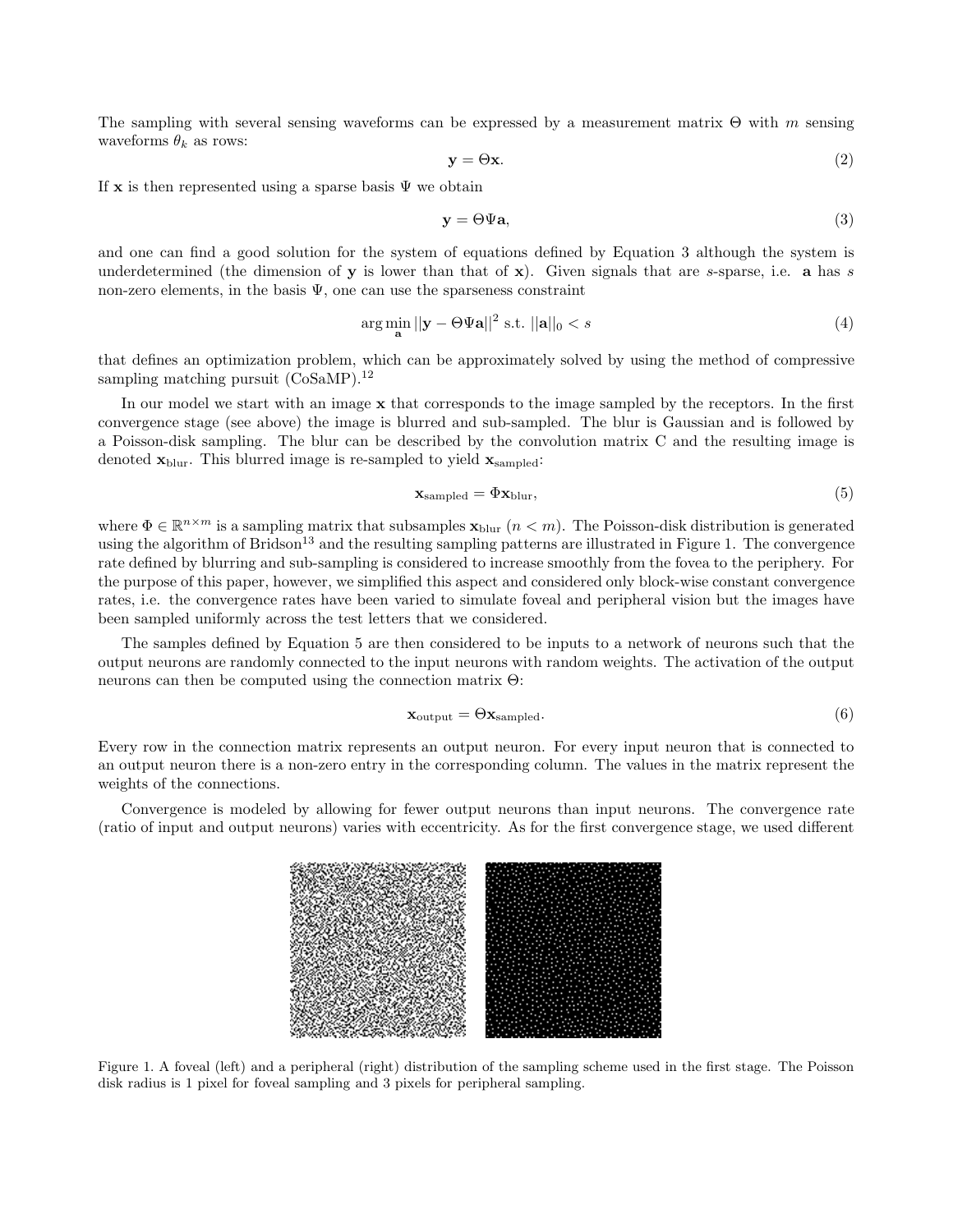convergence rates but the convergence rate for a particular letter image did not vary across the image (for computational reasons only).

Due to convergence, the problem of reconstructing the input pattern from the output neurons is underdetermined, similar to the reconstruction problem in compressed sensing (Equation 4). Despite the compression efficiency of CS, there will be a loss of information if the input signal contains more information than can be encoded by the output neurons. By reconstructing the original image from the activity of the output neurons we estimate the amount of information delivered at the output. To reconstruct the original image, the signal at the output neurons is modeled as a linear superposition in a sparse basis Ψ:

$$
\mathbf{x}_{\text{output}} = \Theta \Phi \mathbf{C} \Psi \mathbf{a} \tag{7}
$$

where  $\mathbf{x}_{\text{blur}} = \mathbf{Cx}$  and  $\mathbf{x} = \Psi \mathbf{a}$ . The Dual Tree Complex Wavelet Transform is used as basis, which is biologically plausible in that its basis elements are oriented Gabor-like functions similar to simple cells in primary visual  $\cot$ tex.<sup>14, 15</sup> The basis is sparse in the sense that relatively few coefficients are needed to describe natural images in this basis. The CoSaMP algorithm is then applied to solve the following optimization problem:

$$
\arg\min_{\mathbf{a}} ||\mathbf{x}_{\text{output}} - \Theta \Phi \mathbf{C} \Psi \mathbf{a}||^2 \text{ s.t. } ||\mathbf{a}||_0 < s. \tag{8}
$$

From the recovered coefficients a the image  $\hat{x}$  can be then reconstructed. This image visualizes the information, which is still represented by the (rather few) samples in  $x_{\text{output}}$ .

#### 3. EXPERIMENTS

An everyday activity that is clearly affected by crowding is reading: at a certain eccentricity a single letter may be readable, but when the letter is flanked by other letters (i.e., embedded in a word), the same letter may not be readable. Once foveated, however, even flanked letter can be easily identified.

To simulate this phenomenon qualitatively, 10 images each of single letters and of letters flanked by two random letters were generated. The two letters were placed to the left and to the right of the central letter. The images had a size of 128 by 128 pixels and bright letters (about 30 pixels high) were placed in the center on a dark background. Foveal and peripheral representations of these letters were simulated by using our model. For the fovea only a small Gaussian blur of variance 2 was used and the radius for the Poisson disk sampling was just 1 pixel, which resulted in roughly 10800 samples for the 16384 pixels of the image. In the periphery, the images were blurred with a Gaussian of variance 4 pixels, and the Poisson disk had a radius of 3 pixels, which resulted in about 1750 samples. Convergence in the second model stage, i.e., the number of output neurons, was varied from 1500 to 50, resulting in overall convergence rates of 11 to 328.

To estimate the amount of information represented by the final samples, the input images were reconstructed as described above. The DT-CWT was used with 5 levels of evaluation depth. In Figure 2 example reconstructions are shown. To compare the input and output images, the mean squared error was used as a difference measure. The mean squared error was computed only within a bounding box around the central letter to avoid measuring errors due to the flanking letters.

We tested the reconstruction quality depending on the number of output neurons, and for the above selected values of the Gaussian blur and Poisson-disc sampling. The errors were measured for all images and averaged over 10 images.

#### 4. RESULTS

In Figure 2 one can see that the foveal output neurons have sufficient information encoded to allow for a good reconstruction for both the un-flanked and the flanked letter image. The overall quality of the reconstruction from the peripheral output neurons is of course worse, but the letter 'X' is still recognizable if it is not flanked by other letters. Note that the reconstruction is based on only 1.5% of the input pixels in case of a convergence rate of 66 in stage 2 (250 output neurons). If the letter is flanked by other letters the reconstructed images exhibit typical crowding artifacts in the sense that the letter can be located, but its features are jumbled and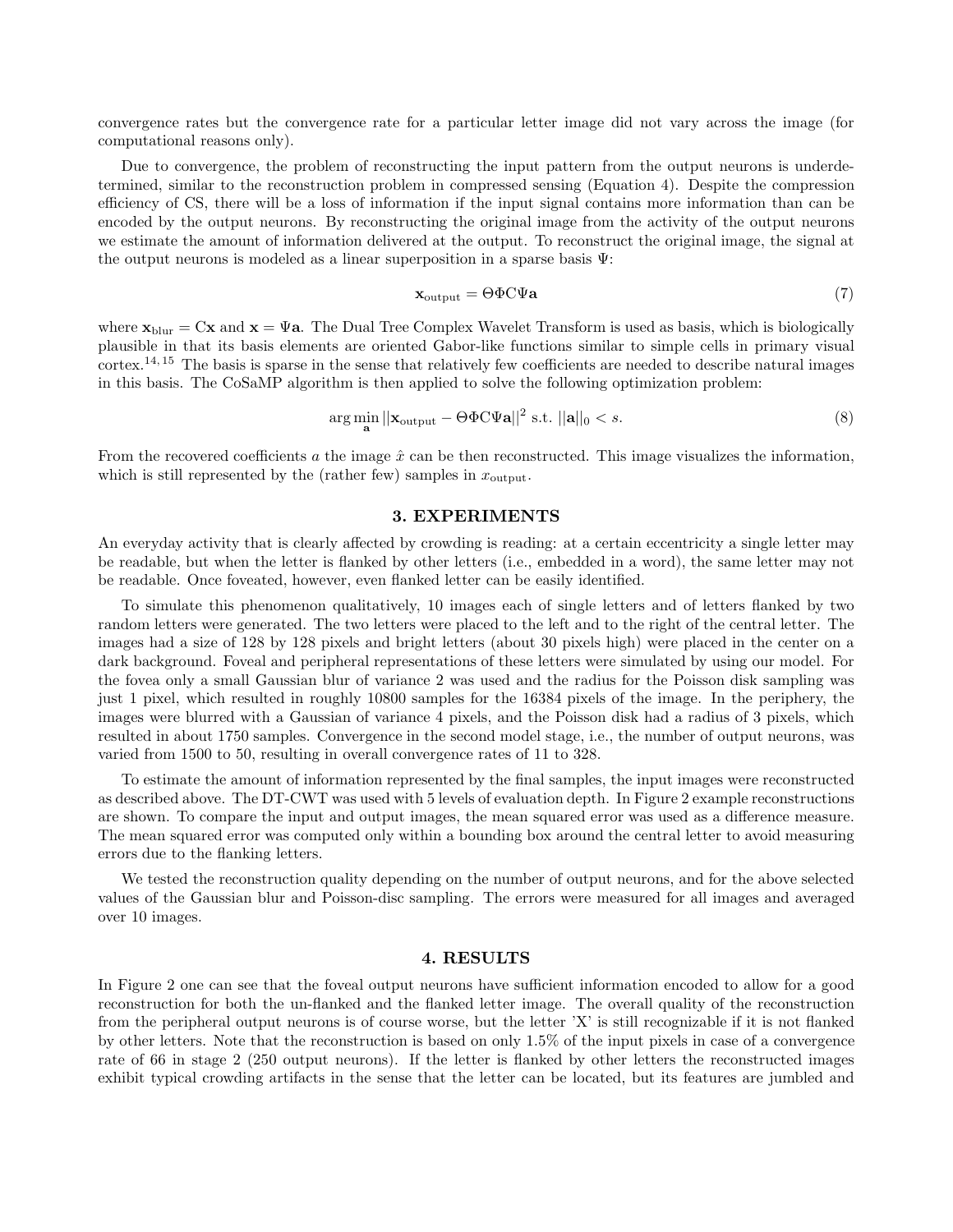recognition is impossible. However, if the convergence rate in stage 2 is decreased to 27 (600 output neurons), also the flanked letter 'X' becomes recognizeable.

Figure 3 shows mean squared error (MSE) as a function of the overall convergence rate. The parameters of the first convergence stage have been kept fixed at the same two foveal and the peripheral values that were used to create the images in Figure 2 – see previous section. Only the number of output neurons in the second convergence stage has been varied. First note that the errors increase with increasing convergence rate and that the two error curves (single letter vs. flanked letter) diverge. This shows us that the crowding effect in our model is due to a limited encoding capacity of the output neurons. However, the first convergence stage does also play a role since the results for the foveal and the peripheral simulation differ. It seems particularly interesting that the critical convergence rate (where the errors start rising) differ for the four curves. Especially in the right plot (peripheral first stage), it becomes evident that a convergence rate optimized for single letters is not optimal for letter with flankers. In the left plot (foveal first stage) the difference between the two optima is small. Note also that the reconstruction errors are in all cases higher for the flanked letter. For both settings the errors of flanked and un-flanked images do not reach the same level. The difference between the errors becomes smaller for the foveal model. Probably the residual errors when many output neurons are used are not due to a limited coding capacity, but due to the under-sampled deconvolution problem. This deconvolution problem sets a limit to the best possible reconstruction. With a full sampling of a sharp image by the receptors and the use of one fourth of the number of pixels as output neurons, a perfect reconstruction is possible for any number of flankers, since that is a standard compressed sensing problem.



Figure 2. The letter X is shown in isolation (a) and flanked by other letters (e). All other images show reconstructed versions of these input images. The letters can still be easily recognized after reconstruction from a high-bandwidth foveal representation (b, f). These two images correspond to the two arrows in the left plot of Figure 3; the convergence rate is 13, i.e. the second stage has 1250 output neurons. The images on the right (c, d, g, h) are reconstructed from the peripheral first stage (see text) with two different convergence rates in the second stage. The four images correspond to the four arrows in the right plot of Figure 3. The two convergence rates are 27 and 66, i.e., the second stage had 600 and 250 output neurons, respectively. These four images illustrate the available information at convergence rates where the flanked letter turns unrecognizable while the un-flanked letter can still be read.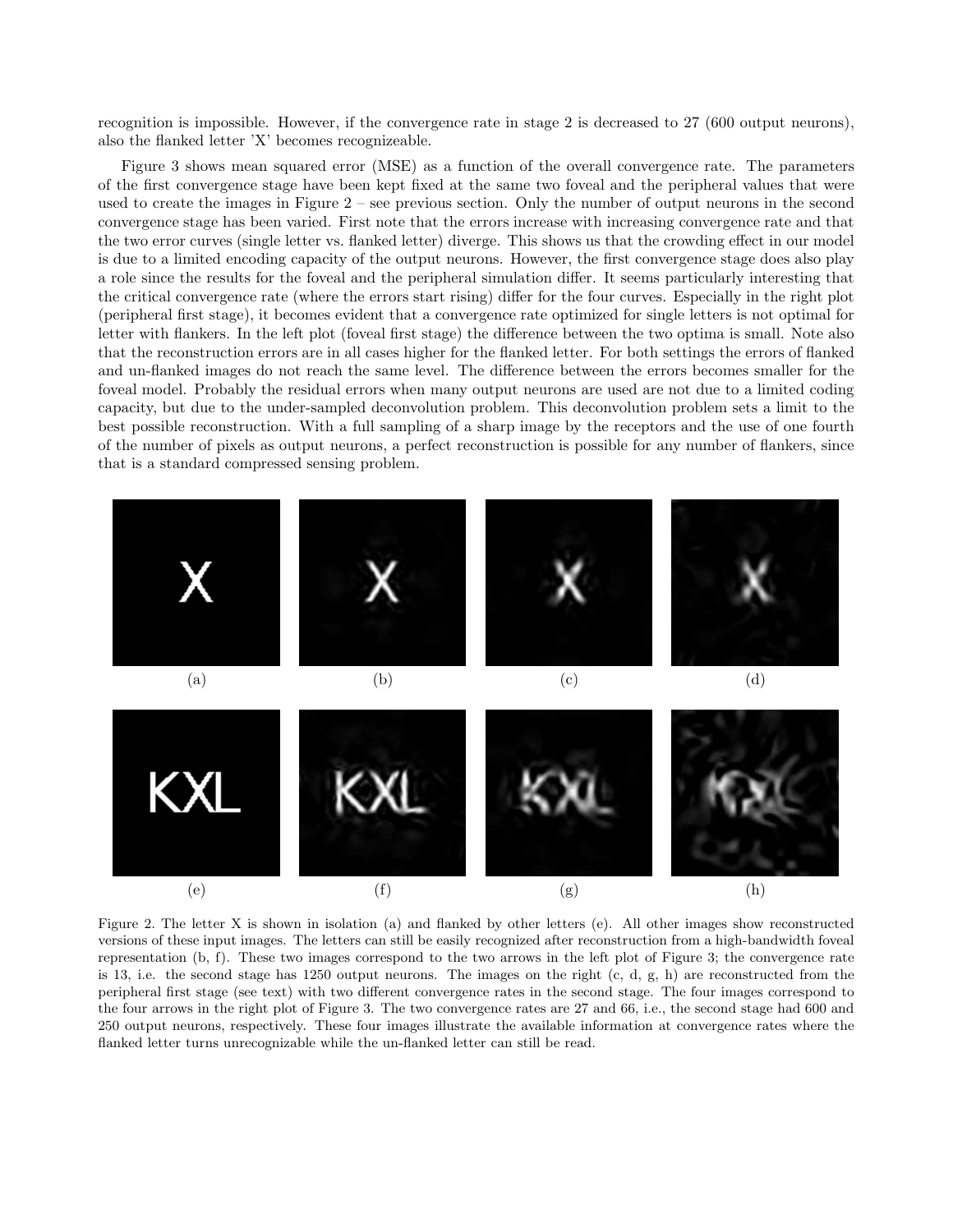#### 5. DISCUSSION

It is well known that natural images exhibit redundancies. As a consequence, natural images can be compressed. A more specific insight from the theory of sparse coding is that natural images can be encoded with few coefficients in a proper basis. The framework of compressed sensing provides further insight by showing that if a signal can be encoded in a sparse way, the number of samples one needs to sample the image is much lower than indicated by the classical Shannon/Nyquist rate. To explore the consequences of this for retinal coding, we proposed a simple model of low-level vision that uses compressed sensing for the coding of input signals. The model consists of two convergence stages. The convergence rates of these two stages, i.e., the blur in the first stage and the number of output neurons in the second stage, may reduce the amount of information that can be represented. As we move towards representations with loss of information, i.e., we move towards the periphery, we find a clear crowding effect in the sense that the reconstruction errors for letters images are significantly higher when the letters are flanked by other letters.

We have not provided a full analysis of the model. Instead, we have fixed the parameters of the first stage to two (foveal and peripheral) values and have varied the convergence rate of the second stage for those two values. We have found that for both locations in the first stage, the reconstruction error increases with the convergence rate of the second stage. The errors are lower at the foveal location of the first stage and they are lower for the un-flanked letter than for the flanked letter. A more interesting result is that the two error curves (flanked and un-flanked) are qualitatively different at the two locations (foveal and peripheral in the first stage). To optimize the representation, one would choose a second-stage convergence rate as the rate at which the error starts rising. At the foveal location it seems possible to choose a convergence rate that is optimal for both the un-flanked and flanked letters, see arrows in the left plot of Figure 3. At the peripheral location, however, it seems that one can go for a higher convergence rate for the un-flanked letter than one could for the flanked letters. Therefore, if the peripheral system had been optimized for the recognition of un-flanked letters, flanked letters may already be unreadable. Our reconstructed images in Figure 2 can give some guidance as to where the thresholds may lie.

We believe that out model is simple compared to alternative pooling models. We avoid, for example, assumptions such as the combination of similar features in the models of Balas et al.<sup>16</sup> and Freeman et al.<sup>9</sup> Although we here modeled crowding at the retinal level, we believe that there may also be crowding effects due to processing



Figure 3. The graphs show the reconstruction errors for a foveal (left) and a peripheral (right) sample of the first stage and as a function of the total convergence ratio (number of input samples in  $x$  divided by the number of output samples in  $x_{\text{output}}$ , i.e., as a function of the number of output neurons in the second stage. The parameters of the first stage are those given in the text. The six arrows correspond to the six reconstructed images shown in Figure 2 and the values of the parameters are given in the caption of Figure 2. Note that, in both plots, the reconstruction error increases with the convergence rate and that the errors are lower for the un-flanked letter (dotted line) than for the flanked letter. Also note that the two error curves (flanked and un-flanked) are qualitatively different in the two plots.